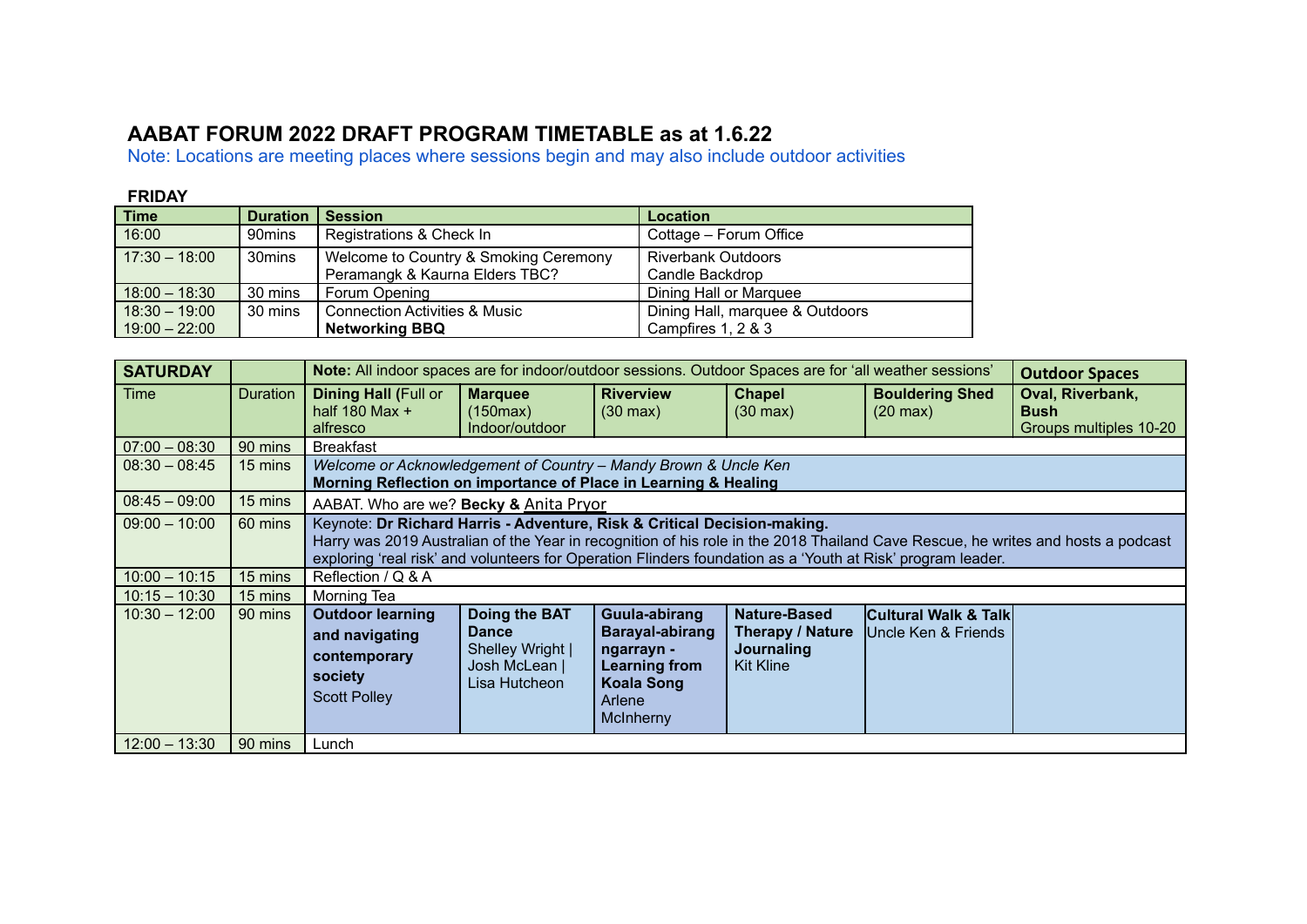| $13:30 - 15:00$ | 90 mins | Design &<br><b>Facilitation of</b><br><b>Metaphoric</b><br>Journey prep for<br><b>New World Chaos</b><br>W. Enright                                                                                                                                                                                                     | <b>Tweens:</b><br>preparing for<br>the growing up<br>years<br>Louise Flaherty                            | Wayapa Wuurrk,<br><b>Connecting You</b><br>to Earth & Self<br>Diana Barnett                                 | <b>Forest Bathing -</b><br><b>Nature</b><br><b>Connection for</b><br>Wellbeing<br><b>Bronwyn Paynter</b><br>Alex Gait / Jana<br>Norman | The Importance of<br><b>Relationship in</b><br><b>Caring for Young</b><br>People in Out of<br><b>Home Care</b><br>Sharleen James  <br>Joanna Gibson  <br><b>Steph</b><br>Douglas-Murphy |  |
|-----------------|---------|-------------------------------------------------------------------------------------------------------------------------------------------------------------------------------------------------------------------------------------------------------------------------------------------------------------------------|----------------------------------------------------------------------------------------------------------|-------------------------------------------------------------------------------------------------------------|----------------------------------------------------------------------------------------------------------------------------------------|-----------------------------------------------------------------------------------------------------------------------------------------------------------------------------------------|--|
| $15:00 - 15:15$ | 15 mins | Afternoon Tea                                                                                                                                                                                                                                                                                                           |                                                                                                          |                                                                                                             |                                                                                                                                        |                                                                                                                                                                                         |  |
| $15:15 - 16:15$ | 60 mins | <b>Embracing</b><br><b>Meaning in Nature</b><br>Mauro Vieira                                                                                                                                                                                                                                                            | <b>Lit Chats: A</b><br>Microdose of<br>Nature with a<br>Macrodose of<br><b>Fun</b><br><b>Seth Tullar</b> | <b>Listening as</b><br>Earth's Body: A<br><b>Collective</b><br><b>Transformation</b><br><b>Moran Weisel</b> | <b>Drumming Circle</b><br><b>Djulz Chambers</b>                                                                                        | A trauma informed<br>lens on high impact<br>activities & what it<br>really means to get<br>lout of the comfort<br>Izone<br>Nick Atkin                                                   |  |
| $16:15 - 16:30$ | 15 mins | <b>Transition Time</b>                                                                                                                                                                                                                                                                                                  |                                                                                                          |                                                                                                             |                                                                                                                                        |                                                                                                                                                                                         |  |
| $16:30 - 17:30$ | 60 mins | The Great Debate: Riverbank (both sides of the river/bridge build).<br><b>Sharing Wisdom from Norway</b><br>Using BAT for D & A<br><b>Residential Rehab-</b><br>Is Bush Adventure Therapy just talk therapy outdoors?<br>Graham Pringle & Will Dobud<br><b>Tumbelin Farm:</b><br>Interview with Benno<br><b>Hopkins</b> |                                                                                                          |                                                                                                             |                                                                                                                                        |                                                                                                                                                                                         |  |
| $17:30 - 18:30$ | 60 mins | <b>Reflection Time / Cultural-Walk</b><br>Uncle Ken                                                                                                                                                                                                                                                                     |                                                                                                          |                                                                                                             |                                                                                                                                        |                                                                                                                                                                                         |  |
| $18:30 - 20:00$ | 90 mins | Dinner with State Groups.                                                                                                                                                                                                                                                                                               |                                                                                                          |                                                                                                             |                                                                                                                                        |                                                                                                                                                                                         |  |
| $20:15 - 22.30$ |         | Fireside Activities, Q & A, Music, Stories, Magic Show?                                                                                                                                                                                                                                                                 |                                                                                                          |                                                                                                             |                                                                                                                                        |                                                                                                                                                                                         |  |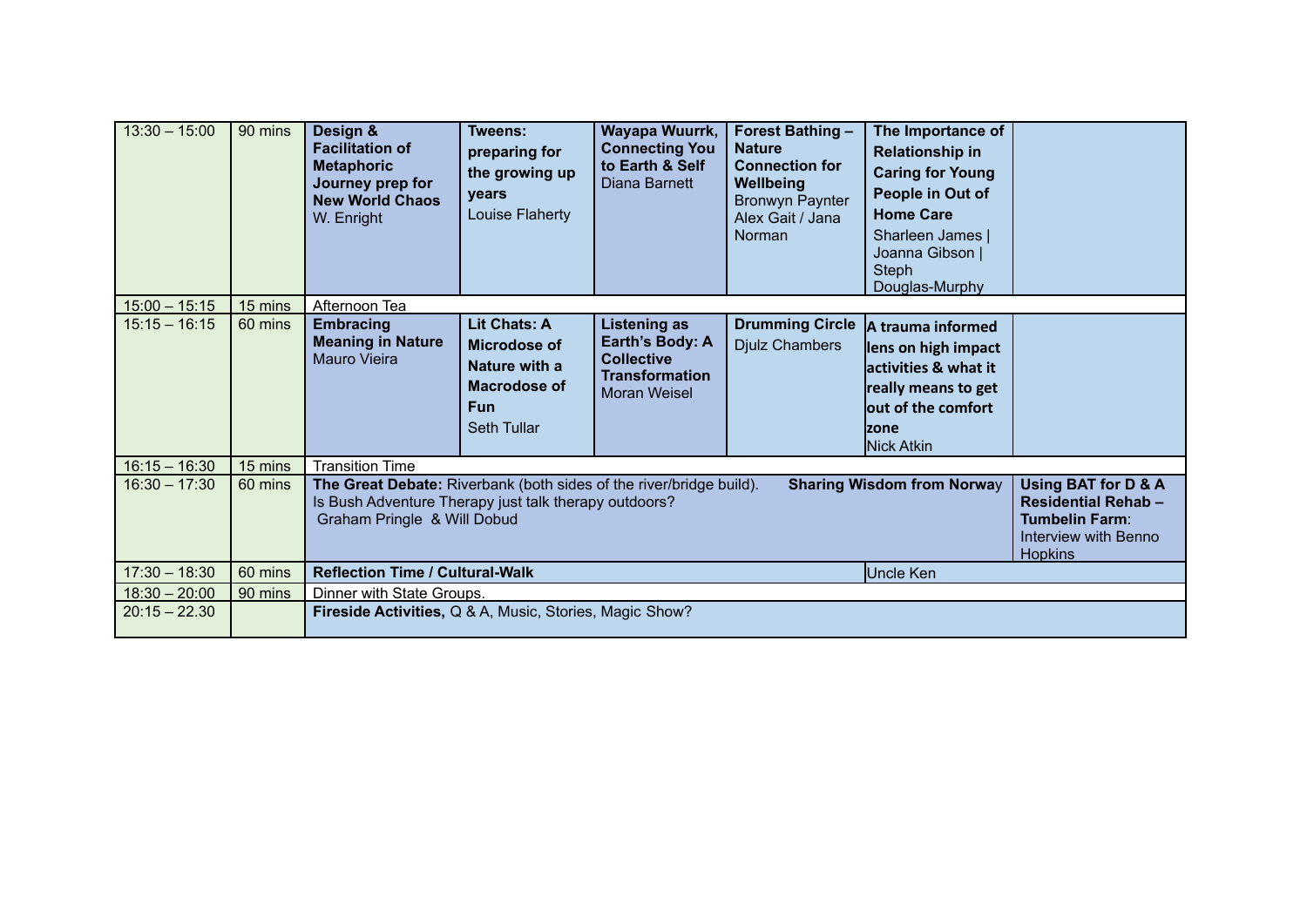| <b>SUNDAY</b>      |                 | Note: All indoor spaces are for indoor/outdoor sessions. Outdoor Spaces are for 'all weather sessions'                                                                                                |                                                                                                      |                                                                                                              |                                                                           |                                                                                                                                              |                                                        |  |  |
|--------------------|-----------------|-------------------------------------------------------------------------------------------------------------------------------------------------------------------------------------------------------|------------------------------------------------------------------------------------------------------|--------------------------------------------------------------------------------------------------------------|---------------------------------------------------------------------------|----------------------------------------------------------------------------------------------------------------------------------------------|--------------------------------------------------------|--|--|
| <b>Time</b>        | <b>Duration</b> | <b>Dining Hall (Full or</b><br>half 180 Max $+$<br>alfresco                                                                                                                                           | <b>Marquee</b><br>(150max)<br>Indoor/outdoor                                                         | <b>Riverview</b><br>$(30 \text{ max})$                                                                       | <b>Chapel</b><br>$(30 \text{ max})$                                       | <b>Bouldering Shed</b><br>$(20 \text{ max})$                                                                                                 | <b>Oval, Riverbank, Bush</b><br>Groups multiples 10-20 |  |  |
| $06:30 -$<br>07:00 | 30 mins         | Morning walk, meditation, yoga, tai chi, art etc Choice of groups / swimming? Cultural Walk & Talk Uncle Ken & Friends                                                                                |                                                                                                      |                                                                                                              |                                                                           |                                                                                                                                              |                                                        |  |  |
| $07:00 - 08:30$    | 90 mins         | <b>Breakfast</b><br>Clean out dorms / pack up tents etc                                                                                                                                               |                                                                                                      |                                                                                                              |                                                                           |                                                                                                                                              |                                                        |  |  |
| $09:00 - 10:00$    | 60 mins         | Keynote:<br>Rosemary Wanganeen: Kaurna Elder and Founder of Griefology<br>Out of Grief Fear, into Intuitive Intelligence - the story of how I came to Griefology through the wisdom of mother nature. |                                                                                                      |                                                                                                              |                                                                           |                                                                                                                                              |                                                        |  |  |
| $10:00 - 10:15$    | 15 mins         |                                                                                                                                                                                                       | Reflection / Q & A                                                                                   |                                                                                                              |                                                                           |                                                                                                                                              |                                                        |  |  |
| $10:15 - 10:30$    | 15 mins         | <b>Morning Tea</b>                                                                                                                                                                                    |                                                                                                      |                                                                                                              |                                                                           |                                                                                                                                              |                                                        |  |  |
| $10:30 - 12:00$    | 90 mins         | <b>Actions from</b><br><b>Outdoor Council</b><br>of Australia 2021<br><b>National Summit</b><br>Dom Courtney                                                                                          | The 7 Phases to<br>Reintegrate<br><b>Grief &amp; Loss</b><br>Walk Shop with<br>Rosemary<br>Wanganeen | Listening,<br>noticing,<br>questioning -<br>an Exploration<br>of Narrative<br>Therapy.<br><b>Ben Knowles</b> | <b>Bite-sized BAT:</b><br>Kalindi & Anthi                                 | <b>Bouldering:</b><br>A metaphor for<br>exploring risk,<br>trust, emotional<br>regulation,<br>problem-solving<br>mindfulness Nic<br>Hillbery |                                                        |  |  |
| $12:00 - 13:30$    | $\vert$ 90 mins | Lunch                                                                                                                                                                                                 |                                                                                                      |                                                                                                              |                                                                           |                                                                                                                                              |                                                        |  |  |
| $13:30 - 15:00$    | 90 mins         | <b>Building Bridges,</b><br>not Burning Them<br>- A taste of Walk for<br>Life<br><b>Mark Cartner</b>                                                                                                  | <b>Playing for</b><br><b>Wellness</b><br>Kaya Lyons                                                  | <b>Dipping your</b><br>toes into<br><b>Adventure</b><br><b>Therapy</b><br>Kayak with kylie<br>Agnew          | <b>Metaphorical</b><br><b>Mt Biking</b><br><b>Ben Trewen</b><br>Youth Inc | <b>Cultural Walk &amp;</b><br><b>Talk Uncle Ken &amp;</b><br><b>Friends</b>                                                                  |                                                        |  |  |
| $15:00 - 15:15$    | 15 mins         | Afternoon Tea                                                                                                                                                                                         |                                                                                                      |                                                                                                              |                                                                           |                                                                                                                                              |                                                        |  |  |
| $15:15 - 15:45$    | 30 mins         | Closing Statements & Indigenous Farewell / Youth Choir to Close                                                                                                                                       |                                                                                                      |                                                                                                              |                                                                           |                                                                                                                                              |                                                        |  |  |
| 16:00              | 60mins          | AGM-TBC?                                                                                                                                                                                              |                                                                                                      |                                                                                                              |                                                                           |                                                                                                                                              |                                                        |  |  |